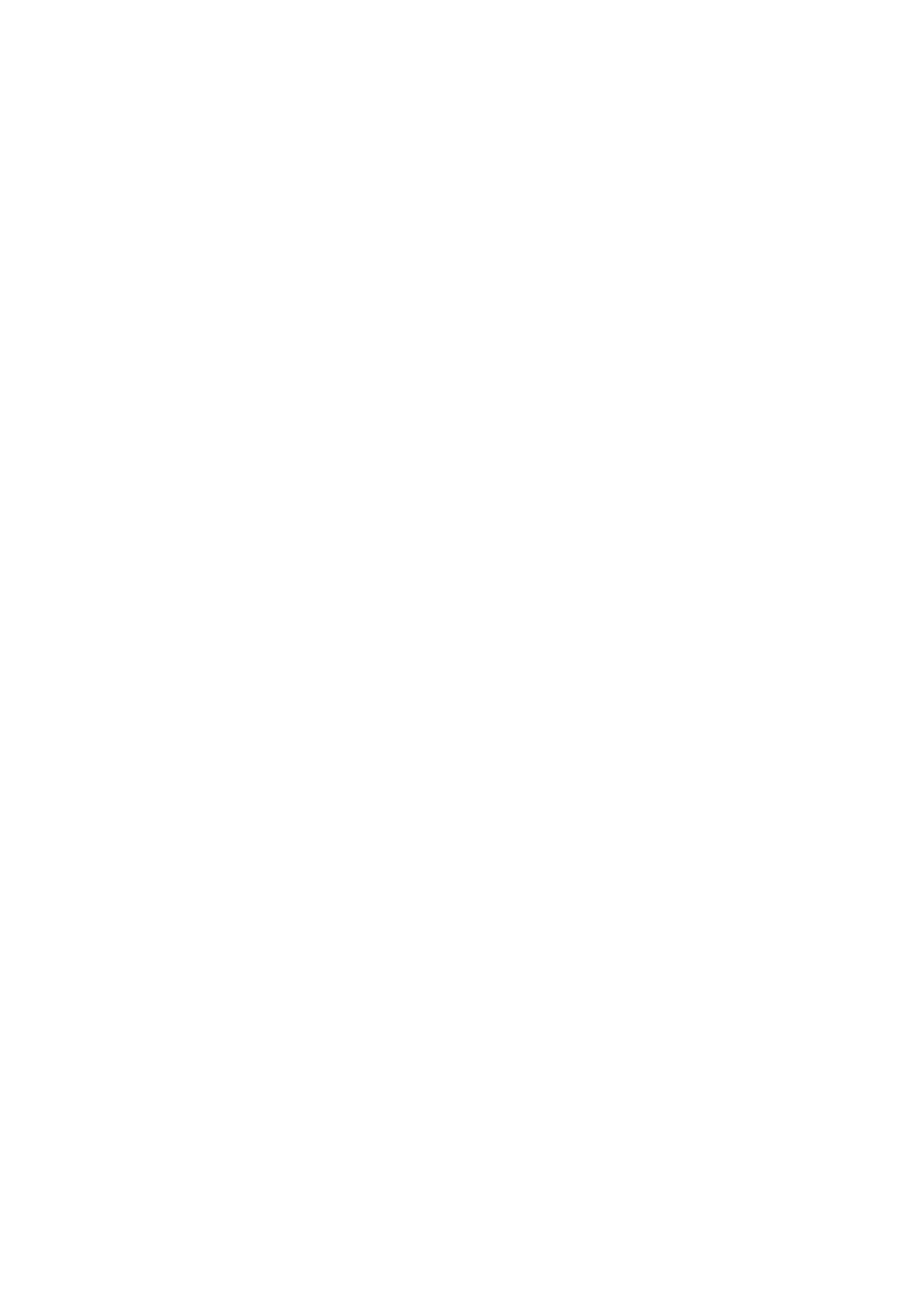# **1. Introduction**

#### **1.1 The Public Interest Advocacy Centre**

The Public Interest Advocacy Centre (PIAC) is an independent, non-profit law and policy organisation that works for a fair, just and democratic society, empowering citizens, consumers and communities by taking strategic action on public interest issues.

PIAC identifies public interest issues and, where possible and appropriate, works co-operatively with other organisations to advocate for individuals and groups affected. PIAC seeks to:

- expose and redress unjust or unsafe practices, deficient laws or policies;
- promote accountable, transparent and responsive government;
- encourage, influence and inform public debate on issues affecting legal and democratic rights;
- promote the development of law that reflects the public interest;
- develop and assist community organisations with a public interest focus to pursue the interests of the communities they represent;
- develop models to respond to unmet legal need; and
- maintain an effective and sustainable organisation.

Established in July 1982 as an initiative of the (then) Law Foundation of New South Wales, with support from the NSW Legal Aid Commission, PIAC was the first, and remains the only broadly based public interest legal centre in Australia. Financial support for PIAC comes primarily from the NSW Public Purpose Fund and the Commonwealth and State Community Legal Services Program. PIAC also receives funding from NSW Trade and Investment for its work on energy and water, and from Allens for its Indigenous Justice Program. PIAC also generates income from project and case grants, seminars, consultancy fees, donations and recovery of costs in legal actions.

### **1.2 PIAC's Energy and Water Consumers Program**

This program was established at PIAC as the Utilities Consumers' Advocacy Program in 1998 with NSW Government funding. The aim of the program is to develop policy and advocate in the interests of low-income and other residential consumers in the NSW energy and water markets. PIAC receives policy input to the program from a community-based reference group whose members include:

- Council of Social Service of NSW (NCOSS);
- Combined Pensioners and Superannuants Association of NSW;
- Ethnic Communities Council NSW;
- Salvation Army;
- St Vincent de Paul Society;
- Physical Disability Council NSW; and
- Tenants Union.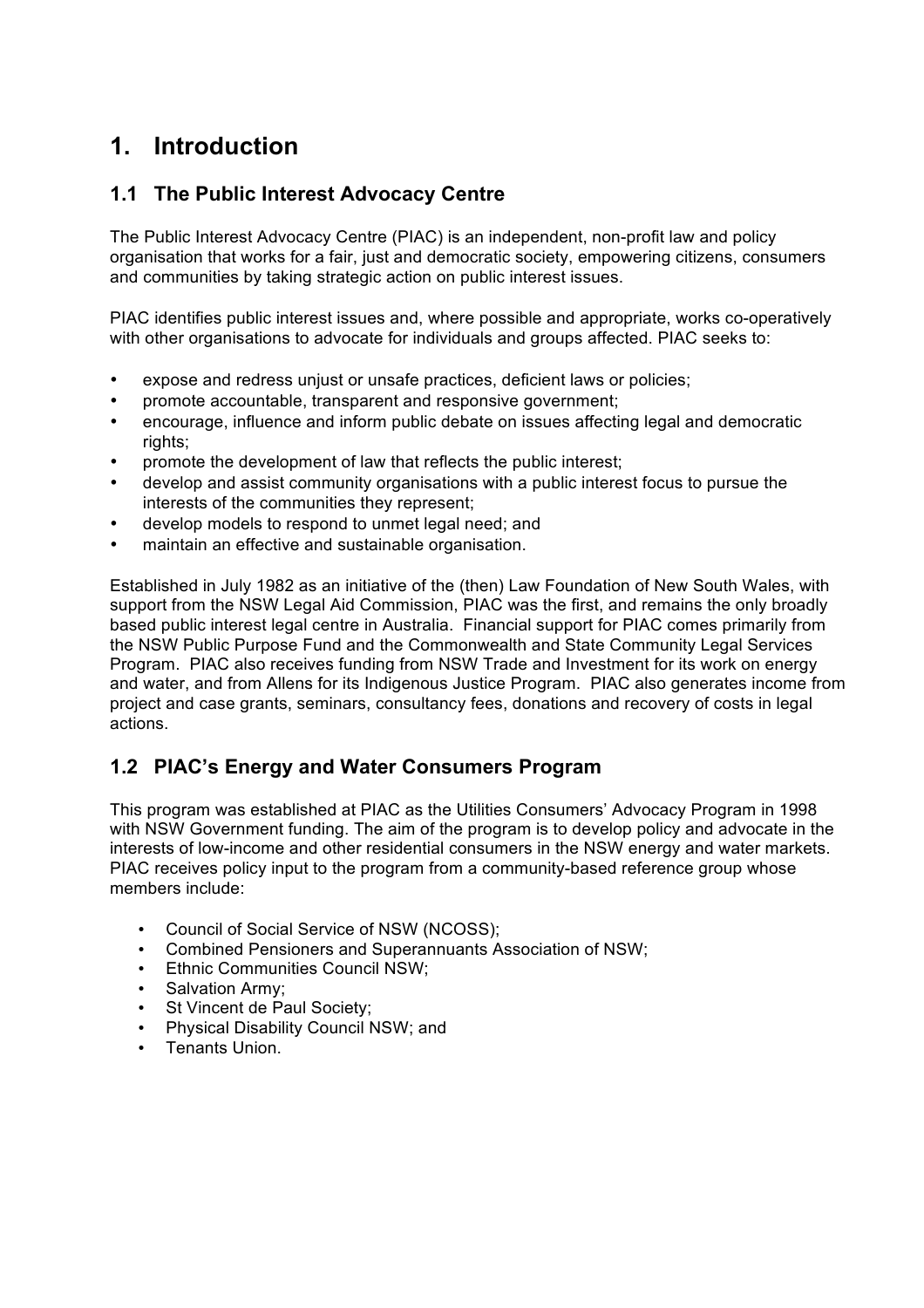## **2. The current process**

PIAC would like to thank the Australian Energy Market Commission (AEMC) for the opportunity to respond to the *Multiple Trading Relationships Rule 2015 Consultation Paper*. The Consultation Paper discusses the rule change request from the Australian Energy Market Operator (AEMO) and the proposed rule's impact on the National Energy Market (NEM). The Consultation Paper identifies potential issues and operational matters, as well as proposing substitute solutions and discussion of how the Multiple Trading Relationships (MTR) rule would work.

PIAC acknowledges that the MTR rule change could foster competition in the retail market and the delivery of alternative and innovative products for consumers.<sup>1</sup> On the other hand, similarities between various AEMC rule change processes draw into question how this competition would be assembled and implemented. Such changes would create further complexity within the NEM for consumers. PIAC also notes that the comprehensive research provided by KPMG<sup>2</sup>, ENERGIA<sup>3</sup> and Jacobs  $SKR<sup>4</sup>$  does not provide evidence of strong benefits of MTR arrangements for lowincome and vulnerable consumers.

In making this submission, PIAC's key concern is that energy supply rules be transparent and fair for all consumers. More specifically, PIAC wishes to address two key issues, being:

- 1. Operational outcomes and complex relationships for consumers with MTRs; and
- 2. Consumer impact and costs particularly aimed towards small electricity and vulnerable consumers

At this stage, PIAC is not convinced that the benefits of the proposed MTR arrangements out weight the costs for consumers. Accordingly, PIAC does not offer support for the rule change in its current form. PIAC looks forward to considering the draft rule change, to see the AEMC's proposal in more detail. PIAC also makes the following comments, which it hopes the AEMC will consider as part of developing that solution.

# **3. Transparency in a multifaceted market**

The Consultation Paper highlights that a number of other AEMC rule changes currently in this progress cover similar issues to the present review. <sup>5</sup> However, it remains unclear to PIAC how these multiple variations will impact the market, causing uncertainty regarding the roles, responsibilities and relationships of energy market participants, including consumers.

Specifically, in PIAC's view, three current rule changes and determinations resulting from the Power of Choice Review require careful consideration along with MTRs (Metering Competition (MC), Embedded Networks (EN) and the Demand Response Mechanisms (DRM) $^6$ ). The Consultation Paper notes that the functionality of the market with the introduction of MTRs could be further investigated by the newly created positions of a Metering Coordinator and a Financially Responsible Market Participant (FRMP).

<sup>1</sup> AEMC, 2015, *Consultation Paper Multiple Trading Relationships Rule 2015, i.*<br><sup>2</sup> Ibid 18-21. <br><sup>3</sup> ENERGIA, 2015, *Advice on Establishing a Second Connection Point. Prepared by ENERGIA for the Australian Energy Market Commission.*<br>
4 AEMC above n 1, 52-54.<br>
<sup>5</sup> Ibid, 33.<br>
<sup>6</sup> Ibid 34-36.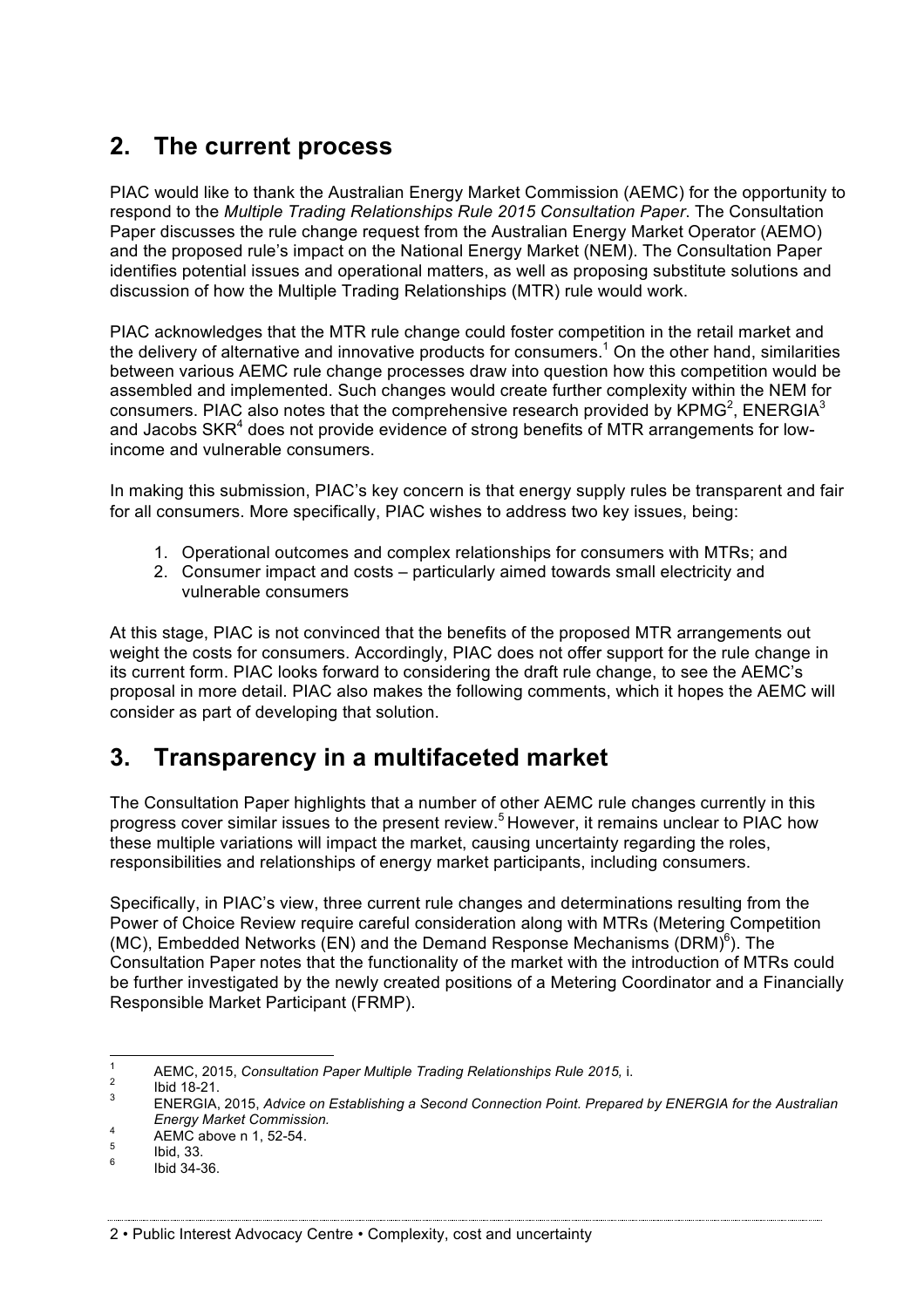The Consultation Paper acknowledges that these roles would, therefore, need further changes to clearly construct the parameters of how they will function.<sup>7</sup> PIAC considers that further clarity surrounding how this will be explained to consumers in creating a fair trading market is essential, but also difficult to achieve. The Australian Council of Social Services (ACOSS) has discussed some of the current barriers already faced with some vulnerable consumers,<sup>8</sup> noting that:

> For people experiencing disadvantage, there are a range of information barriers that can prevent them from accessing energy efficiency. These include:

- Literacy and language barriers: some energy companies enclose energy efficiency leaflets and booklets with electricity bills. While this type of information provision is appropriate for some sectors of the population, information failure can occur for non-English speaking people and for people with disabilities or literacy issues that prevent them from reading.
- Confusion about products and programs and where to find reliable information: for people with internet access there is a plethora of energy efficiency websites, developed by energy companies, technology providers, the retail industry, state and territory Governments and the Commonwealth Government. In many cases, information from different sources can be conflicting or complex.

Information barriers are likely to become more critical to understanding energy efficiency as new tariff products emerge through the introduction of time variant pricing.<sup>9</sup>

Given these barriers, PIAC is concerned that not all consumers are well equipped to understand that under an MTR regime they can purchase a range of services (metering, billing, energy) where once there was just one (retail energy). PIAC, therefore, recommends that the AEMC consider carefully whether any gaps in consumer protections pose risks to energy consumers, especially due to a failure to properly understand MTR product offerings. This should involve collaboration with the Australian Competition and Consumer Commission, to consider the Australian Consumer Law's applicability to the MTR scenario foreshadowed in the Consultation Paper.

#### *Recommendation 1*

*PIAC recommends that the AEMC fully consider the need for additional consumer protections as part of the introduction of the MTR rule change.* 

### **4. Costs and benefits of MTRs**

ACOSS acknowledges that one of the major barriers for energy efficiency for people, resulting in reducing energy costs, on low incomes is that they 'have less capacity to pay for upfront costs for new products.<sup>'10</sup>

The research provided by ENERGIA in the Consultation Paper suggests that for MTR to be able to function, a second connection point or new meter would need to be installed. The upfront cost of installation involve registration, set-up, metering, operated management, billing and reporting,

<sup>7</sup> Ibid 34-36. <sup>8</sup> ACOSS, 2013, *Energy Efficiency & People on Low Incomes – Improving Affordability Report,* available at http://acoss.org.au/images/uploads/ACOSS\_ENERGY\_EFFICIENCY\_PAPER\_FINAL.pdf as at 3 September

 $\frac{9}{10}$  Ibid, 8.<br>10 ACOSS, above n 8, 6.